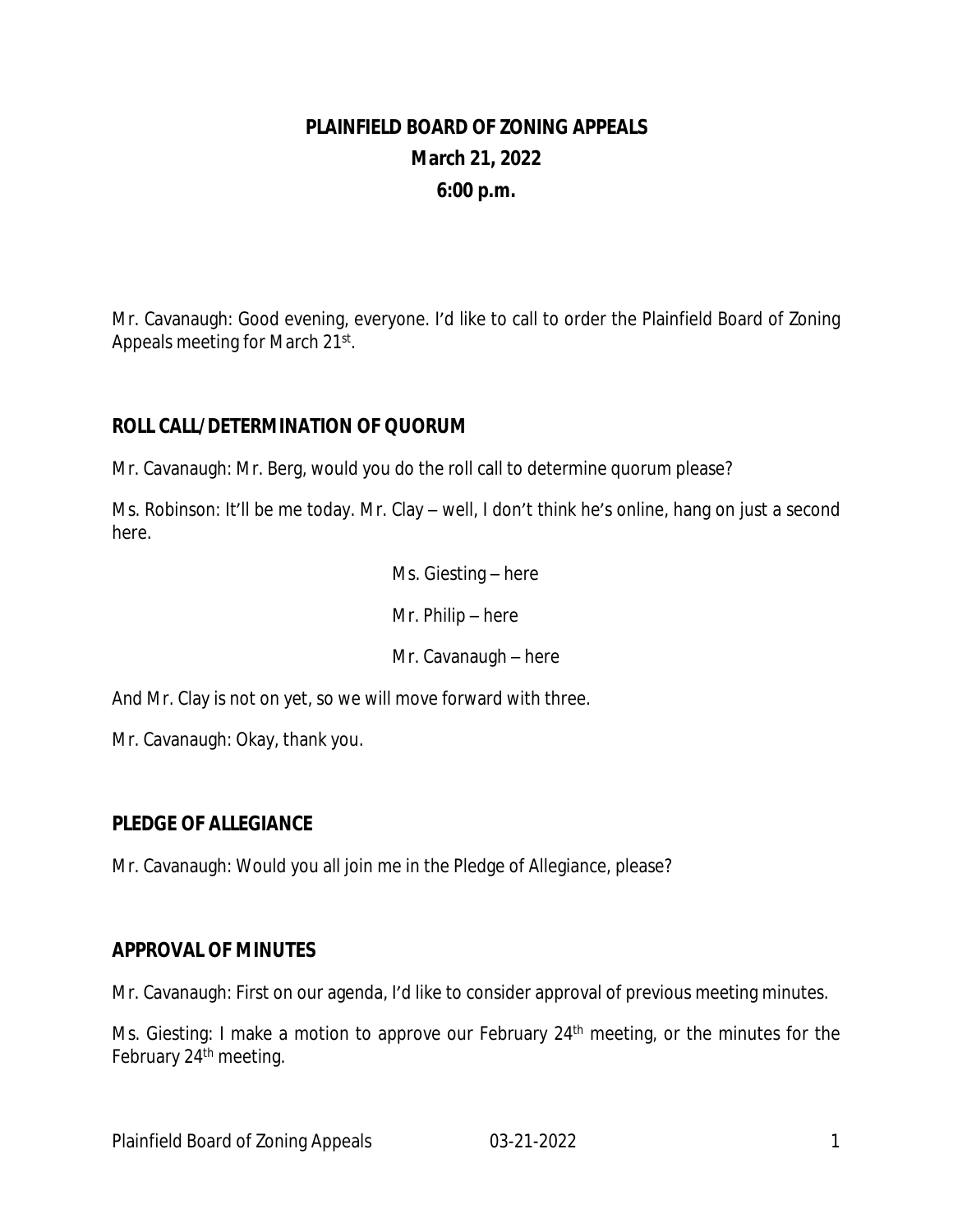Mr. Philip: Second

Mr. Cavanaugh: A motion and a second. All those in favor please indicate by saying aye.

(All ayes)

Mr. Cavanaugh: Any opposed? No one left, so minutes are approved, thank you.

# **PUBLIC HEARING GUIDELINES**

Mr. Cavanaugh: Public Hearings are designed to allow public input regarding the subject matter. The proceedings are recorded for public record purposes, so when you're presenting a petition, please come to the podium, located in the front of the room, give your name and address and make your presentation. Following your presentation please print your name and address on the speaker's sheet so the official records reflect your name and address.

# **OATH OF TESTIMONY**

Mr. Cavanaugh: I'll ask our attorney Mr. Daniel to administer the Oath of Testimony, please.

Mr. Daniel: Anybody expecting to testify tonight, please stand and raise your right hand.

(Mr. Daniel administers the Oath of Testimony)

Mr. Daniel: Thank you

Mr. Cavanaugh: Thank you

# **PETITIONS FOR PUBLIC HEARING**

Mr. Cavanaugh: I think our first order of business is a request to withdraw.

Mr. Berg: Yes, Mr. President, the applicant no longer has an option on the property, so they are withdrawing, and since it's been noticed to the board, it required official action.

Mr. Cavanaugh: Okay, thank you. With that in consideration, I would accept a motion.

Mr. Philip: I move that we withdraw a series of applications from RaceTrac Inc. that start at BZA-21-124-A, and run through BZA-21-124-J.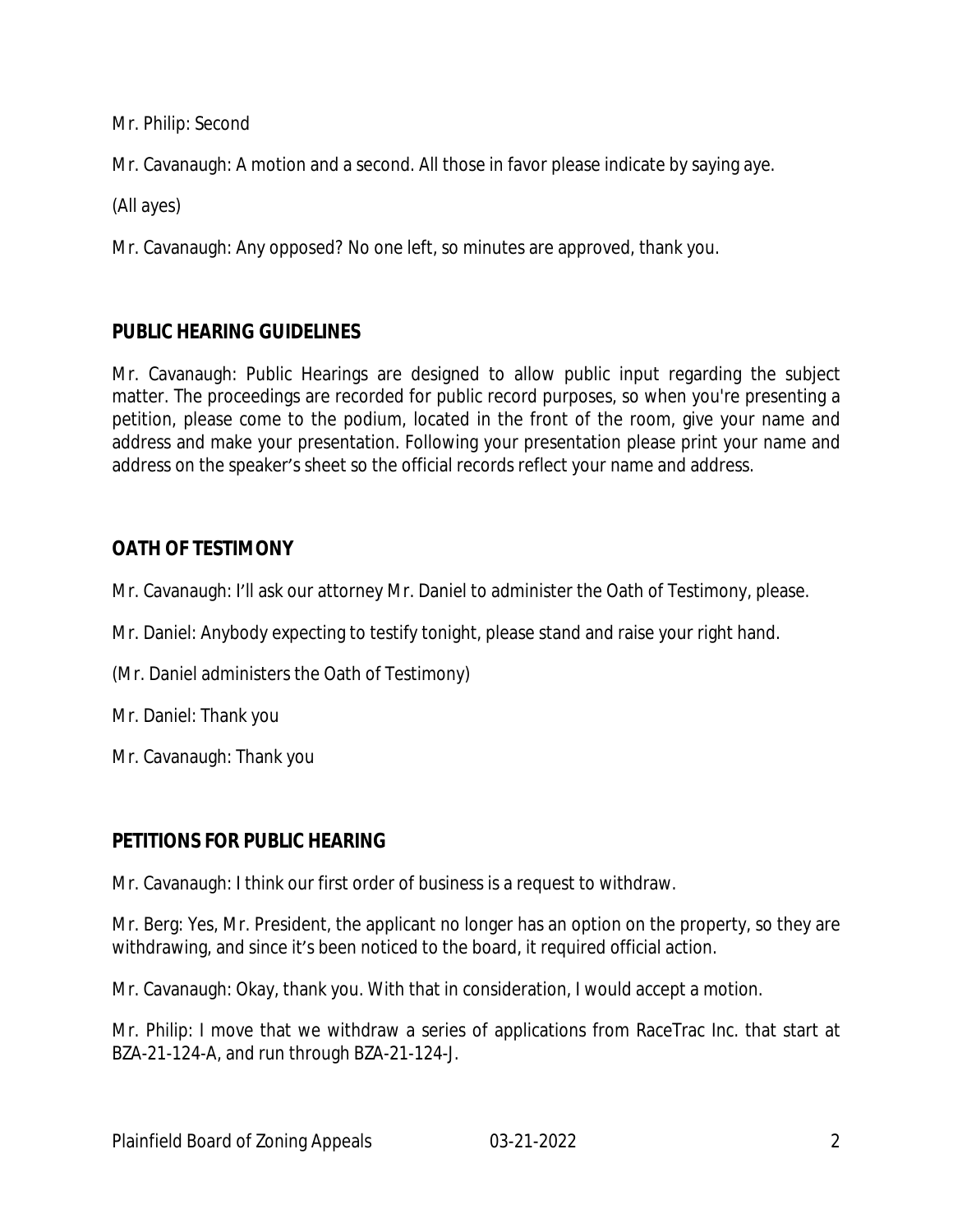Ms. Giesting: I second

Mr. Cavanaugh: Would that be without prejudice?

Mr. Philip: Without prejudice.

Mr. Cavanaugh: All those in favor please indicate by saying aye.

(All ayes)

Mr. Cavanaugh: Any opposed? Motion carries. Is Mr. Clay online yet? No? I think we should have some clarification based on only having three members available for the first petition, please.

Mr. Daniel: This is a five-member board and for any action to be taken on a petition it requires a majority vote of the entire board, which would be three. We only have three members present tonight which means that any action would have to be a unanimous vote one way or the other. So, if anyone wants to withdraw their business before the board, before it is heard, because we only have three members, now is your time to do that.

Mr. Cavanaugh: Thank you. Any consideration for withdrawal?

(Brief pause)

Mr. Cavanaugh: Seeing none, we'll proceed. First on the docket for this evening is BZA-22-022, applicant Christopher Farrar for Farrar Barn. Mr. Jones?

Mr. Jones: Thank you. As you stated, this is for Christopher Farrar for a Variance of Development Standards in Chapter 154, Article 13.2 to construct an accessory structure taller than the principal structure. The site is located at 901 Walton Drive. You can see by the aerial, it is right at the "T" intersection of Rogers Drive and Walton Drive, just south of Stafford on the east side of Walton. The request this evening is as stated, to allow the construction of an accessory structure in excess of the height of the principal structure. There's a definition of what an accessory structure is, and basically in there it states that it is to be clearly subordinate to, in size, height, etcetera. Obviously, the height of the house is 15'6"; the proposed structure is to be 21'. And just so you'll have an idea on the overall bulk of the building, it's 42'x48', 2,016 square foot structure. For the purpose of everyone's understanding, the way that we measure the height is from the grade to the ridgeline of each structure, and that would be the highest ridgeline in existence for the structure. As you'll see in that photograph of the house, there's several different roof elevations. We take the highest, and in this case, we measured – the cupula is over the garage, and it might be an inch or so, a few inches taller than one of the ridgelines, but I don't believe at this point it's probably that critical. We could get the exact measurements if the board needs them. Here you can see the proposed structure. To give you a frame of reference, the porch would be facing south. The two overhead garage doors will be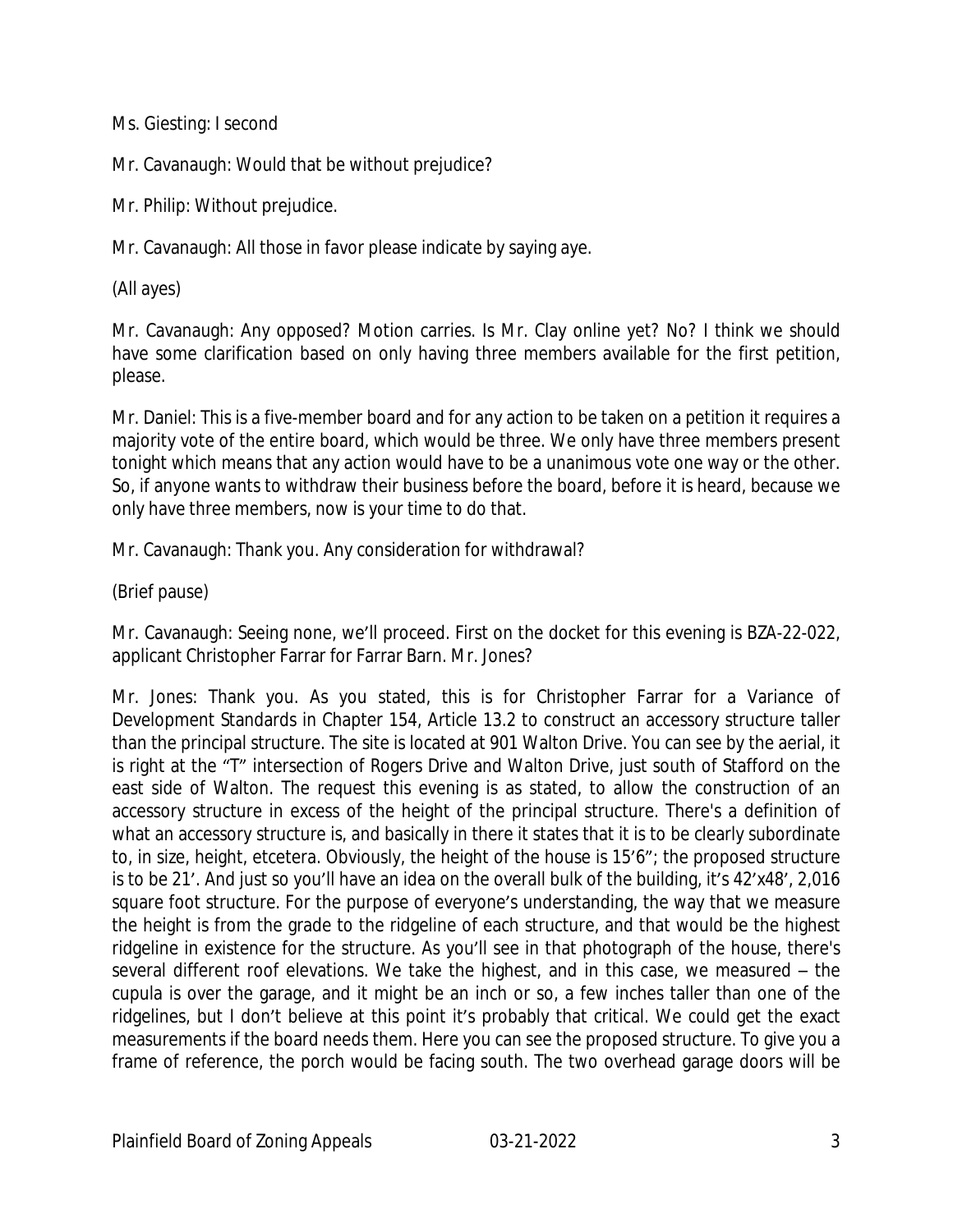facing west, which is just an extension of the existing driveway on the north side of the house. Then of course, the blank side would be the north, and there you can see an elevation from the south to what would kind of be the front of the structure. And then one garage door will meet off of the west side; it will line up and meet with another overhead garage door on the east side of the building, to function as a drive-through garage. One of the things that did come to mind as we looked at this, we noticed – as shown in the graphic here, there is some plumbing to be installed within the structure itself. One of the questions that we always have for any accessory building, when plumbing is being installed, we want to make sure that it's not intended to be used for any residential purpose. The ordinance clearly does not allow a secondary residential unit in this district, and it definitely wouldn't allow it in a separate structure. So, that's always a concern, and we bring it to attention. It doesn't matter if they didn't need a variance or not, that's always a question. Likewise, when we see something in an arrangement such as this, with the drive-through garage configuration, it always raises the question or specter of what's the intended use. It is going to be used for a business? That's a lot of the times what residents, when they see it go up, that's one of the things they're going to be concerned about. Would it be used for a business? Is it going to be used as an apartment or an accessory structure? So, based on that experience in the past, and in discussions with the applicant, we would recommend that an affidavit, if the board is favorable with this request, that an affidavit be presented that states that it will not be used for business or for residential purpose, or a living unit. Just as a matter of what I discovered this afternoon, the applicant did file a building permit earlier and in that file with the building request there is an affidavit, however we've discussed it internally and don't really find it to be in acceptable form. So, we would want that to be redrafted and reviewed by the board's legal counsel, Mr. Daniel, prior to it being accepted, should the board see fit to grant this variance. Like with all variance requests, findings of fact are always important. One of the most important findings that we always discuss internally is your Finding #3, strict application in terms of the zoning ordinance will or will not result in practical difficulties if applied to the property for which the variance is sought. Many times we do discuss, when we're putting the staff report together, what's the necessity, what's the need for the variance, can it be done without a variance. And usually if it can be done without a variance, that's where we try to persuade the applicant to go. I'm not really sure, I don't know how the board feels about the answer that the applicant provided for that finding but I'll leave it up to you. The applicant is here this evening, and they want to give a better explanation of how they would address that. With that, that's all the comments I have. If you have any questions, I'd be happy to address them.

(Mr. Clay joins the meeting remotely)

Mr. Cavanaugh: Questions for Mr. Jones?

Mr. Philip: Not at this point.

Mr. Cavanaugh: I have one Terry. The building permit that you're referring to, is that the one from 1989 that was in one of the plan packages?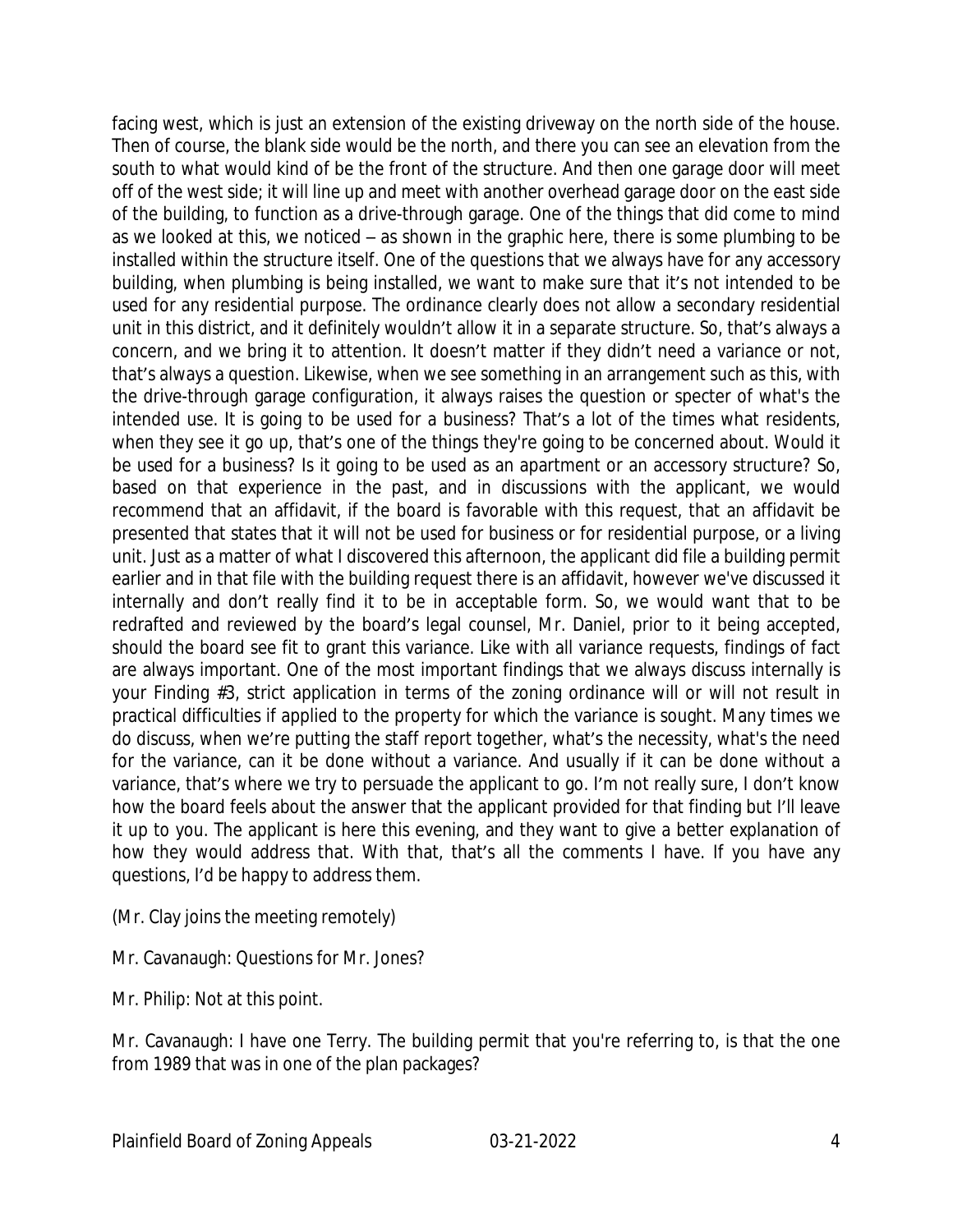Mr. Jones: No, I'm glad you mentioned that because it caught my attention too, because when I saw the square footage on there, I had to call the applicant and ask. That's the original house, that's for the original house and there have been some additions to it and there's a basement. So, it's a lot larger than what that indicated. Like I said, that – the permit was filed in the first part of March. The application was filed before. It hasn't been issued obviously, because it's been waiting for deliberation on the request for the variance.

Mr. Cavanaugh: Okay, thank you. If there are no further questions for staff, if the petitioner – sir, would you like to come forward and tell us a little bit about your project, please?

Mr. Farrar: Hello, I'm Chris Farrar, homeowner of 901 Walton Drive. What else, what do you need?

Mr. Cavanaugh: I'd like to hear a little bit about the intent and purpose of this large structure on your property, please.

Mr. Farrar: Okay. I have a couple of trailers I'd like to store in there, and that's the purpose of the drive-through, instead of keeping them outside. I've got a tractor also, and I've got a 1955 Cadillac that I'd like to store in there. There's lawnmowers and stuff like that, and weed eaters, just stuff like that, that I don't want to leave laying outside, on the sides of the house or backyard, anything like that. Currently I have everything in storage units and crammed in my garage. Currently, if I were ale to build this barn, I would be able to put it all in there and have more room in my house for storage of different seasonal stuff, stuff like that, and keep all of my trailer s and stuff like that out of the weather.

Mr. Cavanaugh: Okay. What kind of trailers, please?

Mr. Farrar: I do have a car hauler, and I have a 12'x7' gated trailer that I use to haul gravel or lawnmowers, stuff like that.

Mr. Cavanaugh: Okay. Questions from the board?

Mr. Philip: And it's not for business use?

Mr. Farrar: Absolutely no business will be conducted there. I do have a business in Greenwood, and that's where my shop's at, and that's the only place I'll be doing business.

Mr. Philip: Okay

Ms. Giesting: So, the purpose for a restroom and/or plumbing…?

Mr. Farrar: I would do one restroom out there in case I'm out there working or something, so I don't have to come inside my house to go to the restroom.

Ms. Giesting: Okay, sure.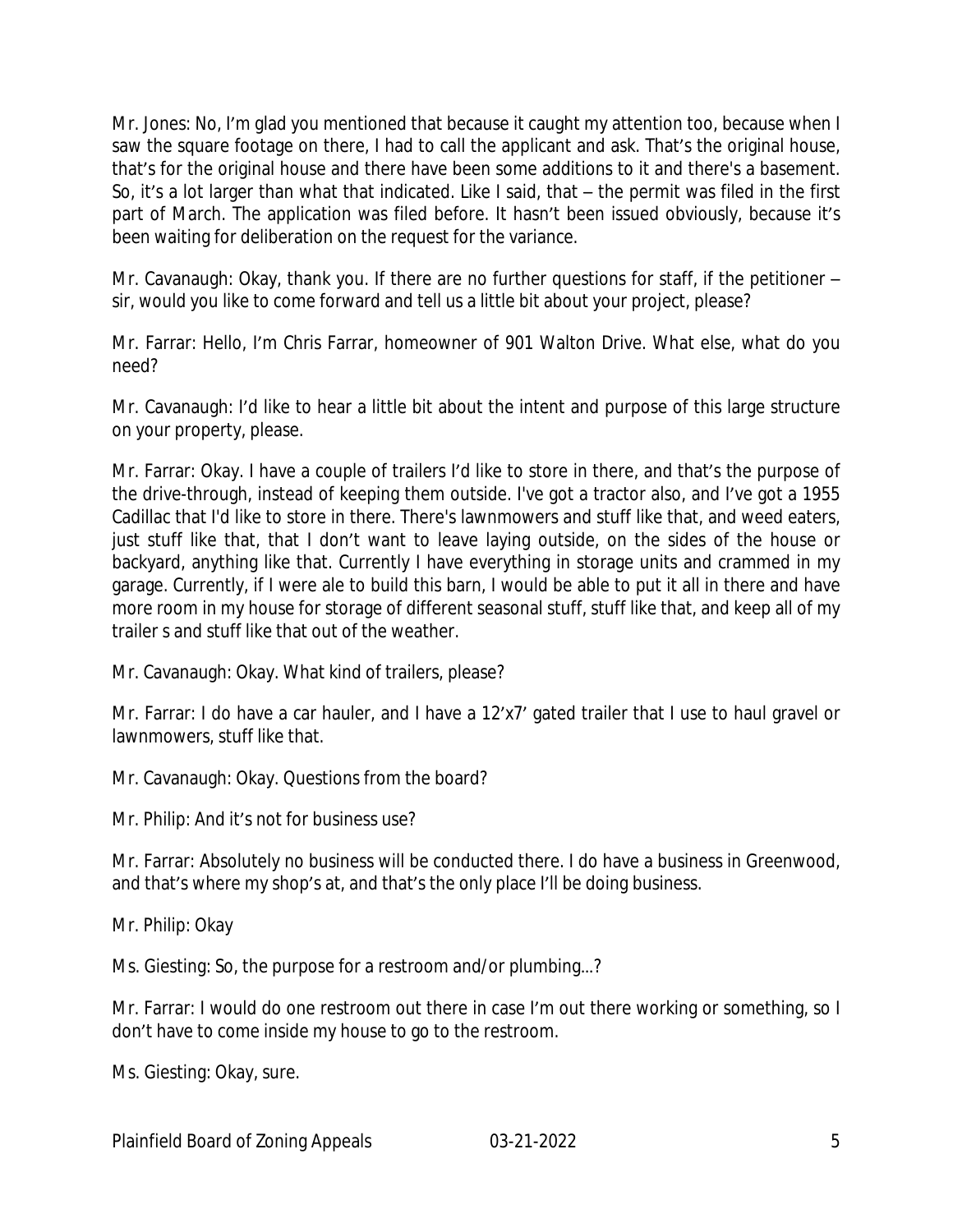Mr. Farrar: Or if we have a family event, they can use the restroom out there and not track up my house. But there's no living quarters, or no shower is going to be in there; it's just going to be a restroom.

Ms. Giesting: Okay. And I know the concern is the height of the building, or it's one of the concerns, is the height of the building, and what I'm hearing – you have to have it that height for your…?

Mr. Farrar: Well, just for storage of things. I'd like to build a little like upper-level storage where I can put other stuff out of the way, off the floor, in case there were a flood or something of that nature, so it wouldn't get all wet.

Ms. Giesting: Okay

Mr. Cavanaugh: Mr. Farrar, back to the bathroom – on the plans, I believe I see a shower indicated, and what looks to be perhaps a washer and dryer. So, is that plan accurate, or…

Mr. Farrar: No, we never planned on putting a washer and dryer in there at all.

Mr. Cavanaugh: Well, it looks like some type of mechanical equipment. It's not labeled but it would look to be something like that to me, and it looks like there's a space for a shower.

Mr. Farrar: There should be a sink application for it but as far as putting a shower in there, we were not putting a shower in there.

Mr. Cavanaugh: Okay. It's hard for me to illustrate this from here on that plan I guess, but on the entry wall of the restroom area, it looks like there's a water heater enclosure on the lefthand corner, and then a rectangle with an "X" on it. To me that looks like a shower.

Mr. Farrar: Okay, yeah, I'm not sure. We weren't planning on putting a shower in there, for sure.

Mr. Cavanaugh: Okay, so we have basically a room with a toilet and a sink?

Mr. Farrar: A toilet and a sink, yes sir.

Mr. Cavanaugh: Okay. And then on the other side of that wall it looks like, what I would refer to as a kitchenette with space for a kitchen-style sink, cabinets and perhaps a refrigerator?

Mr. Farrar: Yes, sir.

Mr. Cavanaugh: Okay. Any further questions for the petitioner?

Ms. Giesting: So, - and you see our concern…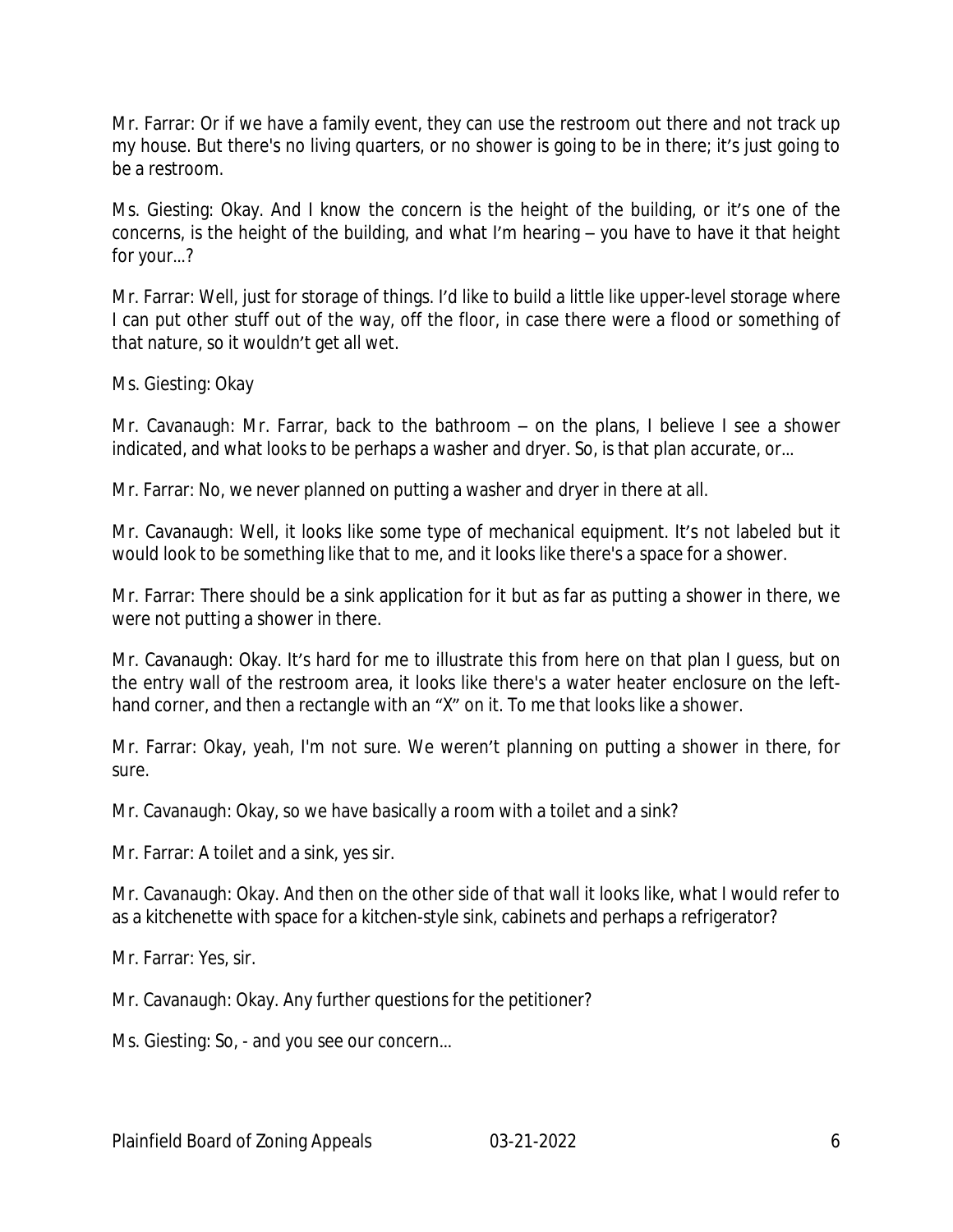Mr. Farrar: Yes, ma'am, I do.

Ms. Giesting: …because it looks as though it's residential, right.

Mr. Farrar: No, we're not having anybody living there or anything like that. We had a paper notarized stating that also, that it's not going to be ran as a business or for a dwelling.

Ms. Giesting: Right. Was that the affidavit that you were referring to?

Mr. Jones: Correct. Yes, that's the one that again, a little bit premature. I mean, it was good to submit it, that he recognizes the situation, it's just not in the form and hasn't been reviewed yet. So, that's why we're not accepting that until you make your decisions here.

Mr. Cavanaugh: Okay. Any other questions?

Mr. Philip: No

Mr. Cavanaugh: Okay, thank you. I think we'll open this up for public comment now, public hearing.

Mr. Farrar: Thank you

Mr. Daniel: Can you put your name and address on that?

Mr. Philip: Thank you

Mr. Daniel: Thank you

Mr. Farrar: Thank you

Mr. Cavanaugh: If there are members of the public that would care to comment about this, would you please come forward? State your name and address, and also include that on our registry.

Ms. Lauderdale: Hi, my name is Tiffany Lauderdale and I live at 907 Walton Drive, directly next to Mr. Farrar. I do have some concerns. You know, he did say that he wanted to store lawnmowing equipment. He does not mow his yard; he pays someone to mow his yard. He's never once mowed his yard. We moved in about the same time. He does have loud parties on the weekends and based on the blueprints, I do believe that this will be a guesthouse, or you know, some type of residence for those people. You know, I do question – the blueprint, you know, I've been looking at it, and if those were not intentional, why would someone draw those into a blueprint to be submitted for a building that is being constructed? You know, he – like, you know, is the driveway also going to be widened and extended so there can be a drivethrough? Because you know, his yard is very well taken care of, and I do not foresee vehicles being driven across the yard. You know, I just, I don't feel that the lot size justifies an accessory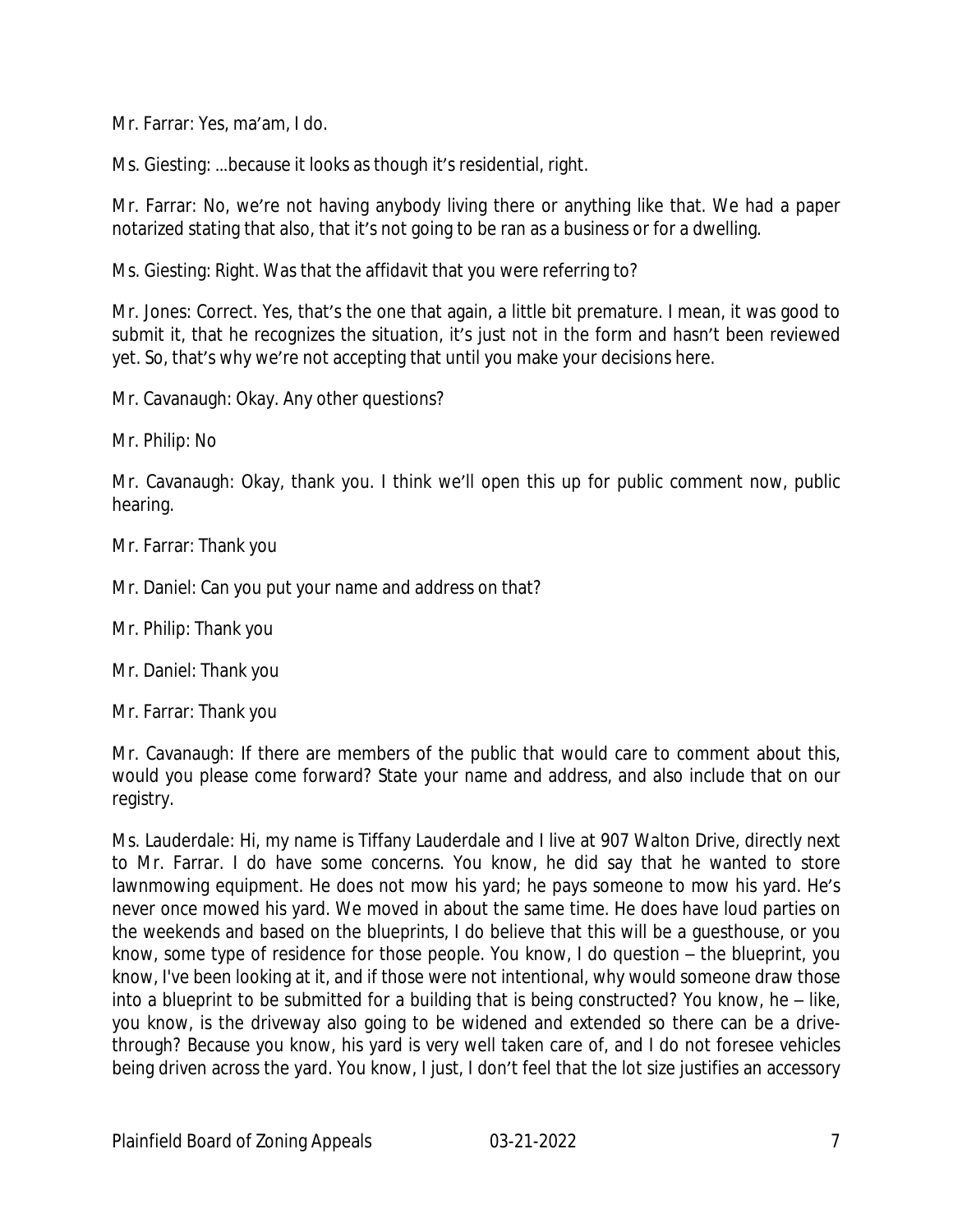building to contain not only the full living quarters – but for all intents and purposes, to me it seems like it is going to be a barn mansion. It's going to be you know, possibly be a one-story with you know, living quarters, and then storage up top. I have not seen trailers at his home prior to this past week when he's had people working on the house, not related to this. But you know, I do feel that a structure of this magnitude could create you know, an eyesore for surrounding properties. All the surrounding homes are very moderate, and he's got his home which is on a large lot, and he is wanting to throw on another structure that is twice the size of the surrounding homes. You know, to me it makes no sense why all of this and an 8' porch would need to be on a building that is feet away from his home.

Mr. Cavanaugh: Okay

Mr. Philip: Thank you

Mr. Cavanaugh: Thank you

Ms. Lauderdale: Thank you

Ms. Uberto: My name is Amy Uberto, and my address is 844 Walton Drive. So, I am across the street and midblock from the property that is being discussed. We've owned our home there since 1987, and I think 6 of those 10 homes in that first block there, probably about that same length of time. So, it's a very well-established neighborhood, and modest, as she said. I'm, just curious. I guess I had a little clarification on concerns about you know, whether this would be used for business or a living unit. I mean, I first thought of an Airbnb with all the plumbing and everything. I also heard Mr. Farrar mention – and I haven't met him or spoken with him – but I heard him mention today, possibly having so much family that they have to be out there, or that he had all this equipment and things, that he didn't have on the property before. I guess having just purchased that, I'm curious why he would buy in a residential neighborhood, knowing that your home and property didn't meet those needs, with the presumption that you might be granted a zoning variance. I might have purchased something in a more rural neighborhood or a more rural property where there weren't neighbors abutting your backyard or next door. For instance, if I was going to buy a home and wanted to put a mini barn and you know, a fence on my property, I wouldn't go to a neighborhood that had an HOA that possibly restricted fencing or mini barns; I would just go somewhere else instead of requesting a variance. The only other time I've spoke here, another question I had was another property owner on Stafford Road, same request, taller than his primary residence, and I believe it was denied at the time – but I received a letter notifying me of that. Is that not… you know, had I not driven by, I would not have known about this meeting. And so, I wondered, is that not a requirement anymore, to send out a letter? I didn't receive one.

Mr. Cavanaugh: Yes, it is a requirement. We'll address that in just a second. Thank you.

(Brief pause)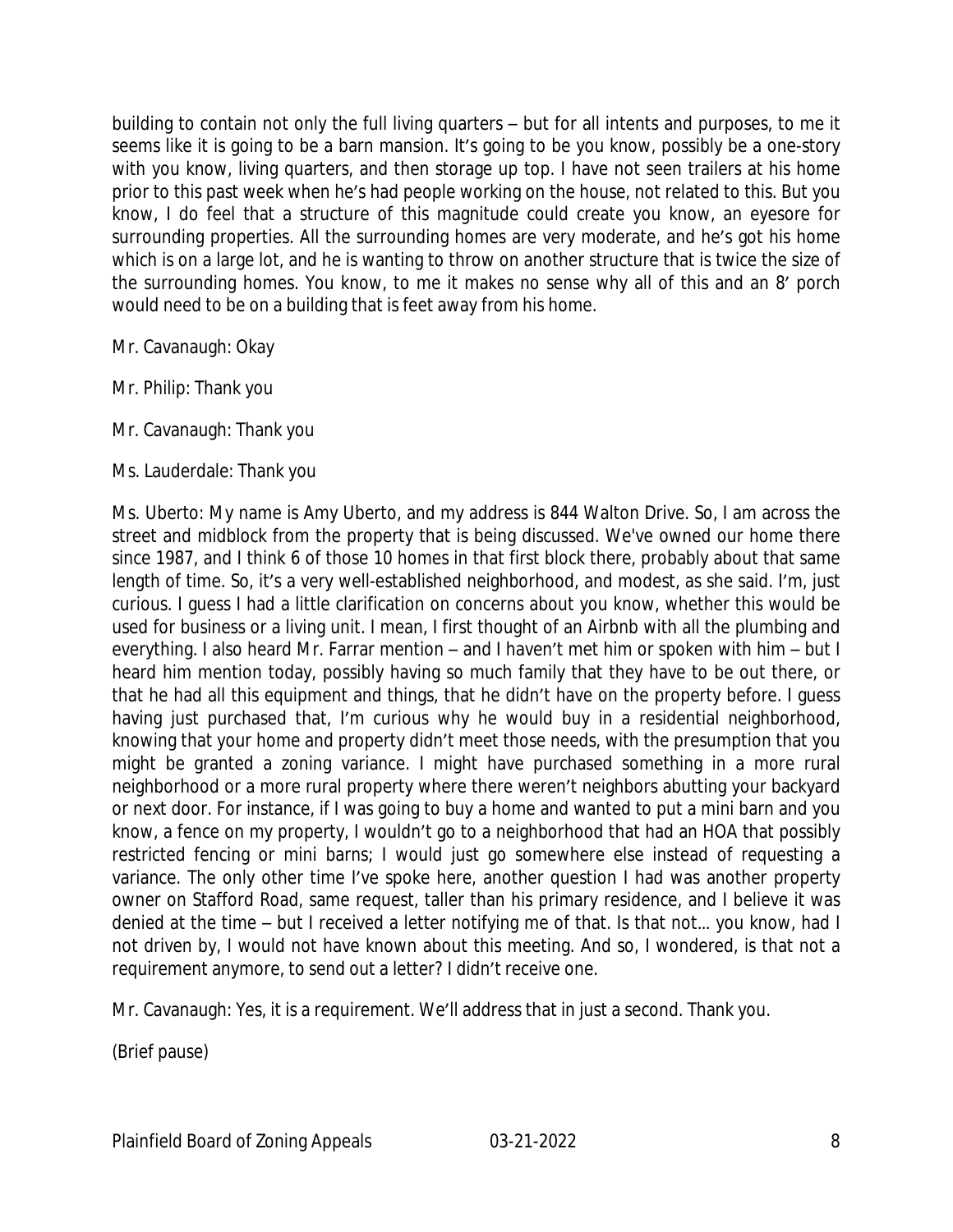(Technical issue with audio)

Mr. Cavanaugh: If there's anyone else in the audience that wants to speak, please come forward.

Ms. Downey: Hi, my name is Kelley Downey; I live at 837 Walton Drive. I am not in as much concern about the size of the building, as what it's being used for. I'm wondering if you received a letter from another neighbor (inaudible) property. There's a long-standing issue (inaudible) for the (inaudible), and there has been (inaudible) on Stafford, but we have not had a significant amount of rain to see whether it would (inaudible). There is a significant (inaudible) that happens on (inaudible) to that drainage between Keller and Stafford. So, there's no way to know whether this large building (inaudible) is going to affect that as well. That was my only concern, is that if a study's been done about the drainage issues and how this would affect it.

Mr. Cavanaugh: We'll try to address that.

#### Ms. Downey: Okay

Ms. Reinbold: Hello, my name is Pamela Reinbold. I live at 872 Walton Drive, which is across the street from the Farrars. My concern has already been spoken here; the size, the use and everything, and I really don't want to see it put up.

#### Mr. Cavanaugh: Thank you

Mr. Reinbold: Good evening. My name is Randy Reinbold, (inaudible) Walton Drive. (inaudible) main concerns (inaudible). I did want to make (inaudible). I also want to make sure you understand that (inaudible), so some of this is coming from them as well. They said they were going to post on the comments, I don't know if they did or not. But here's what (inaudible) little piece of a discussion (inaudible) talking about here tonight, and that is the gatherings at the Farrar's house, on a regular basis, obviously draws vehicles. And at this point in time (inaudible), but at this point in time (inaudible), and that has been (inaudible) the neighbors (inaudible). Nothing against Mr. Farrar (inaudible) no suspicions of what (inaudible) or anything like that, I'm just saying that the frequent gatherings create an atmosphere that doesn't promote a quiet neighborhood, which is what we've had in the past. So, thank you.

Mr. Cavanaugh: Would anyone else in the audience care to speak on this petition?

(Brief pause)

Mr. Cavanaugh: Seeing none, we'll close the public hearing portion of this review, and open it up to the board for further discussion and any comment from staff, please.

Mr. Berg: If I may say, we did provide the applicant with the list of people that they had to notify, based upon the rules of procedure, and that would be anyone within either 600 feet or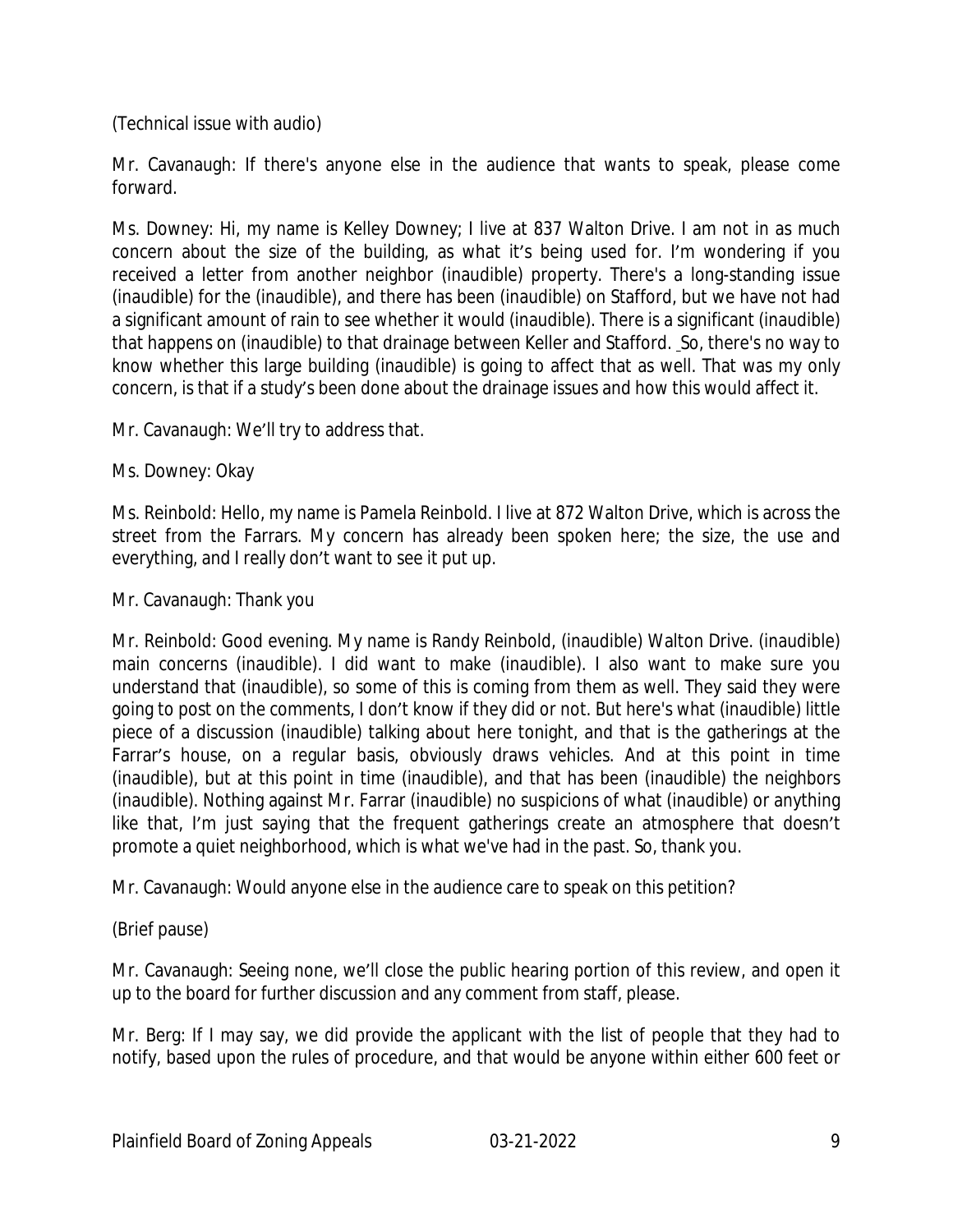two ownerships, whichever is the lesser. We do have the list here if anyone wants to check it, just to clarify that question that was asked.

Mr. Cavanaugh: Okay, thank you. The members of the audience that did not receive the letter, did you hear that explanation?

(inaudible)

Mr. Cavanaugh: Yes, 600 feet or 2 residences, whichever is the less.

Mr. Philip: (inaudible) Ms. Lauderdale, you're next door, is that correct? Were you noticed?

(inaudible)

Mr. Philip: Registered letter in the mail.

(inaudible)

Mr. Philip: Okay

(inaudible)

Mr. Cavanaugh: Okay

Mr. Philip: Thank you, that just helps us (inaudible). (inaudible) experience with the post office.

Mr. Cavanaugh: So, for clarification, I believe we have receipt from the registered letters, (inaudible).

(inaudible)

Mr. Jones: (inaudible) notices, the applicants are required to send notice out to those who are supposed to get (inaudible). What they're required to do is provide proof that they mailed it at least 10 business days prior to his meeting, and that's what the green slips are for. And so, then the post office has a minimum amount of 10 days to get those delivered. You know, sometimes you get that yellow slip in your mailbox to tell you that you have a letter at the post office. Sometimes those get (inaudible), sometimes the mail provider will deliver them to your door if you're at home when they're there to deliver. We have had many instances where actual letters are not picked up, and (inaudible)signed. But the requirement is that they make the notice in the time described, (inaudible).

Ms. Giesting: So, you're saying that they were sent to the appropriate folks, they just haven't been delivered.

(inaudible)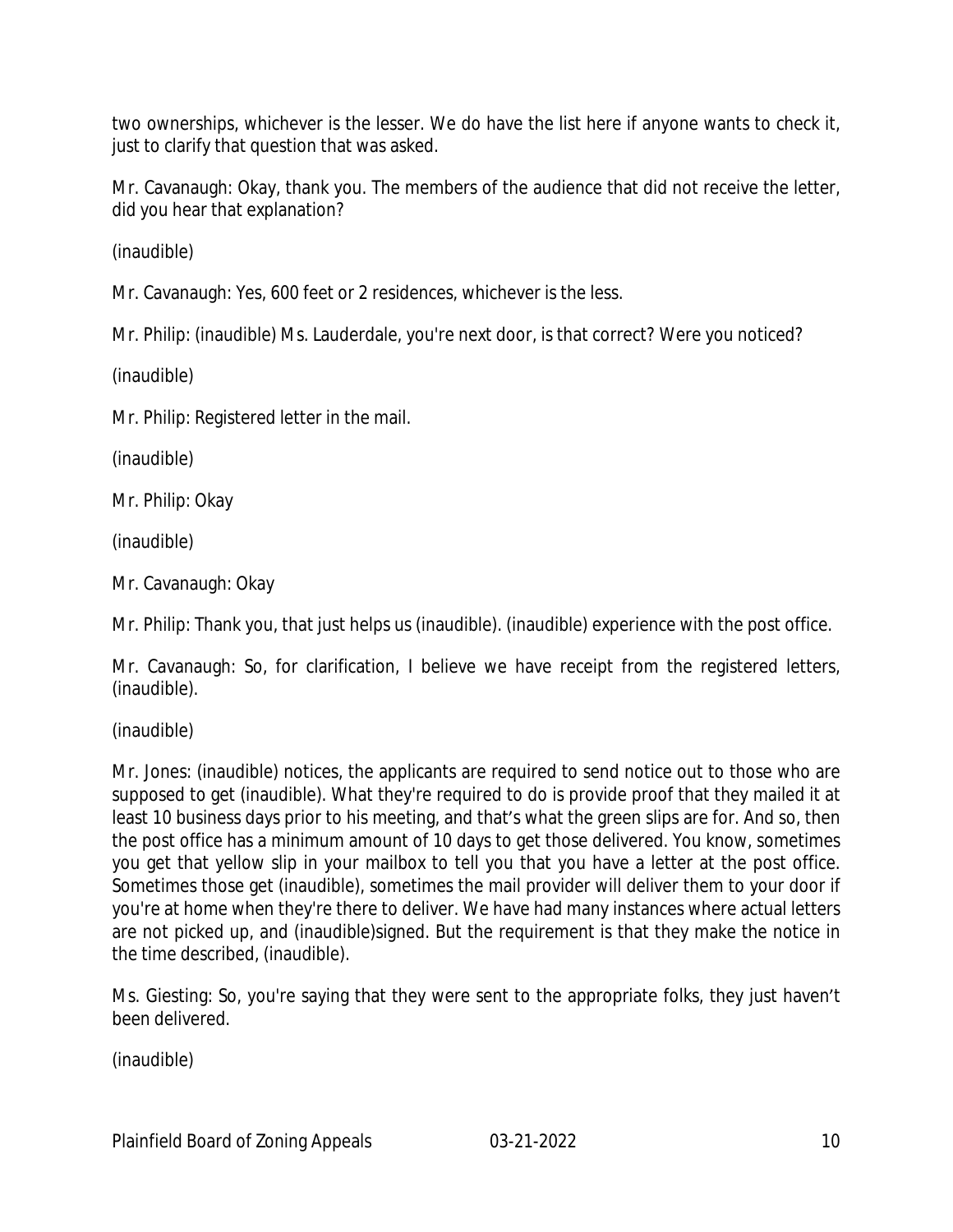Mr. Philip: Yeah, this isn't the first time we've had some timing issues (inaudible) delivered.

Mr. Jones: Yeah, I remember last year, I think it was, we were getting deliveries of the notice well after the meeting, and that wasn't the applicant's fault, (inaudible) post office was battling some issues, and that can occur. And so, the other thing that's confusing sometimes with the way that our rules read, is it says, "two lots or 600 feet, whichever is less", and so if there are lots between you and the applicant, you might be a lot closer than someone else maybe down the street that gets notice because there's only one lot between them and it could be like 300- 400 feet, and you could be 100 feet (inaudible).

Mr. Cavanaugh: (inaudible)

Mr. Jones: (inaudible)

Mr. Cavanaugh: (inaudible)

(12 minutes of completely inaudible audio)

BZA-22-022 was denied with a vote of 3-0.

(Audio picks up 46:05 minutes into the meeting, still having technical difficulty)

Mr. Cavanaugh: (inaudible) all that complies with the ordinance, then that should be fine.

Mr. Philip: Yep

Mr. Cavanaugh: I think that concludes our new business for this evening, and we have one item…

Mr. Philip: Do we (inaudible) 22-023?

Mr. Cavanaugh: Oh, I'm sorry

Mr. Philip: (inaudible) that they didn't properly notice (inaudible) continuance here.

Mr. Jones: Why don't you go ahead and continue.

Mr. Daniel: (inaudible) continue (inaudible).

Mr. Philip: I move that we continue BZA-22-023.

Mr. Cavanaugh: I have a motion, I'll second that. All those in favor please indicate by saying aye.

(All ayes)

Mr. Cavanaugh: Any opposed? Motion carries. Thank you.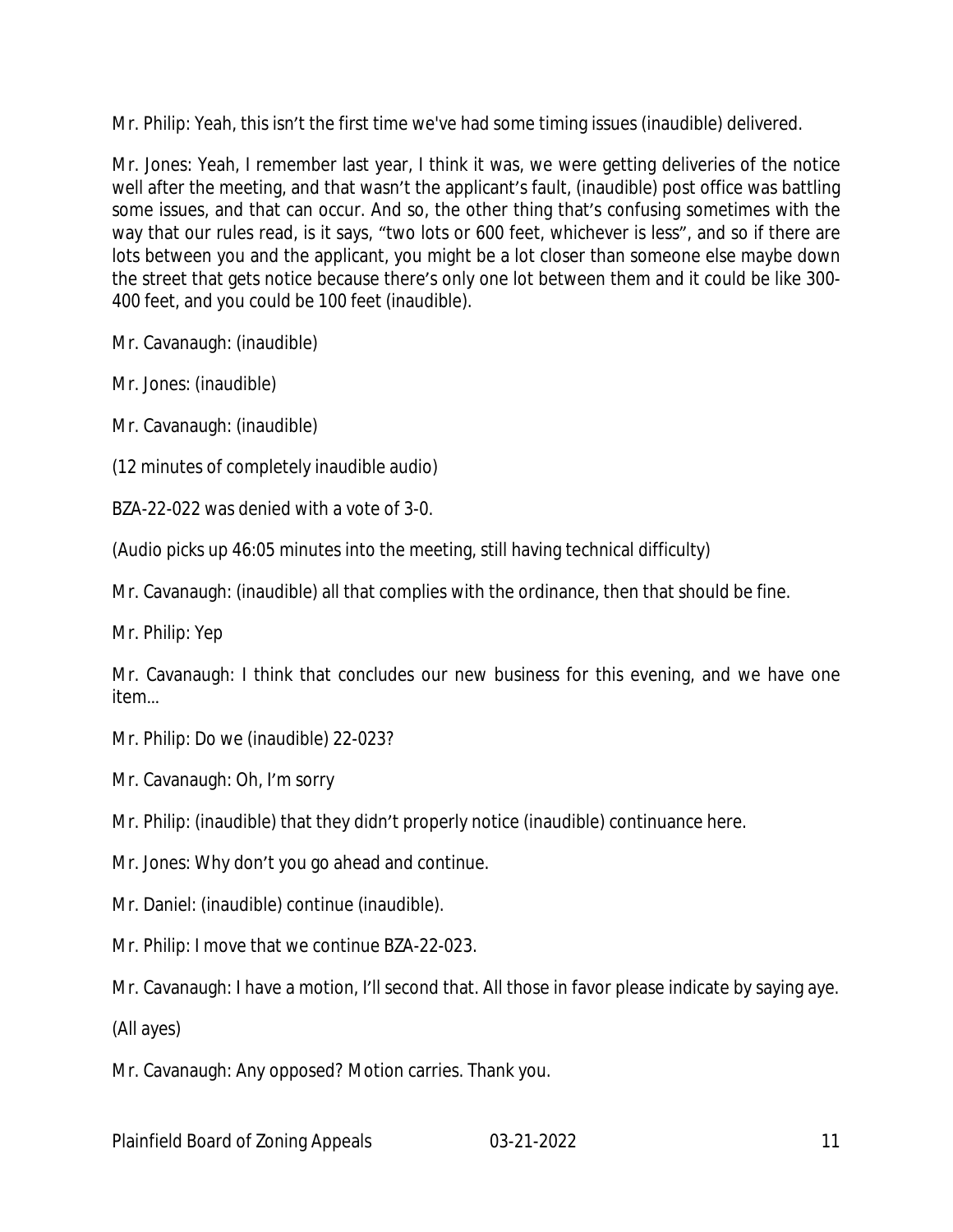#### OLD BUSINESS

Mr. Cavanaugh: And now to old business. We have findings of fact for BZA-22-010.

Mr. Whaley: This petition was denied by the board last meeting, and they provided a set of negative findings of fact for your consideration and adoption.

Mr. Cavanaugh: Do we have a letter signed?

(inaudible)

Mr. Daniel: (inaudible) motion on that.

Mr. Cavanaugh: So, we need a motion of adoption of the negative findings of fact for BZA-22- 010.

Ms. Giesting: I'll make a motion for the adoption of negative findings of fact for BZA-22-010.

Mr. Philip: Second

Mr. Cavanaugh: We have a motion and a second. All those in favor please indicate by saying aye.

(All ayes)

Mr. Cavanaugh: Any opposed? Motion carried. Thank you.

Mr. Philip: What other business do you have for us, sir?

Mr. Whaley: All right, the last item I have for you is, we do have a new design for our public hearing signs, and this is in response to some feedback that we actually received (inaudible) from this body several months ago. When it came time to order our next batch of signs, we decided to incorporate a change into the design, which is to add the white bar underneath the Plainfield logo and the QR Code, which allows for the applicant to take a dry erase marker and they can write the dates and the time on the signs. So, that will help people gather more information about the meeting. That was one of the concerns that was voiced by this board several months ago, so we did incorporate that (inaudible) this design. I think the signs, we've been using them for a little over a year now, and the feedback that we've received so far has been very positive, and so we're just continuing to try and make incremental improvements as we go.